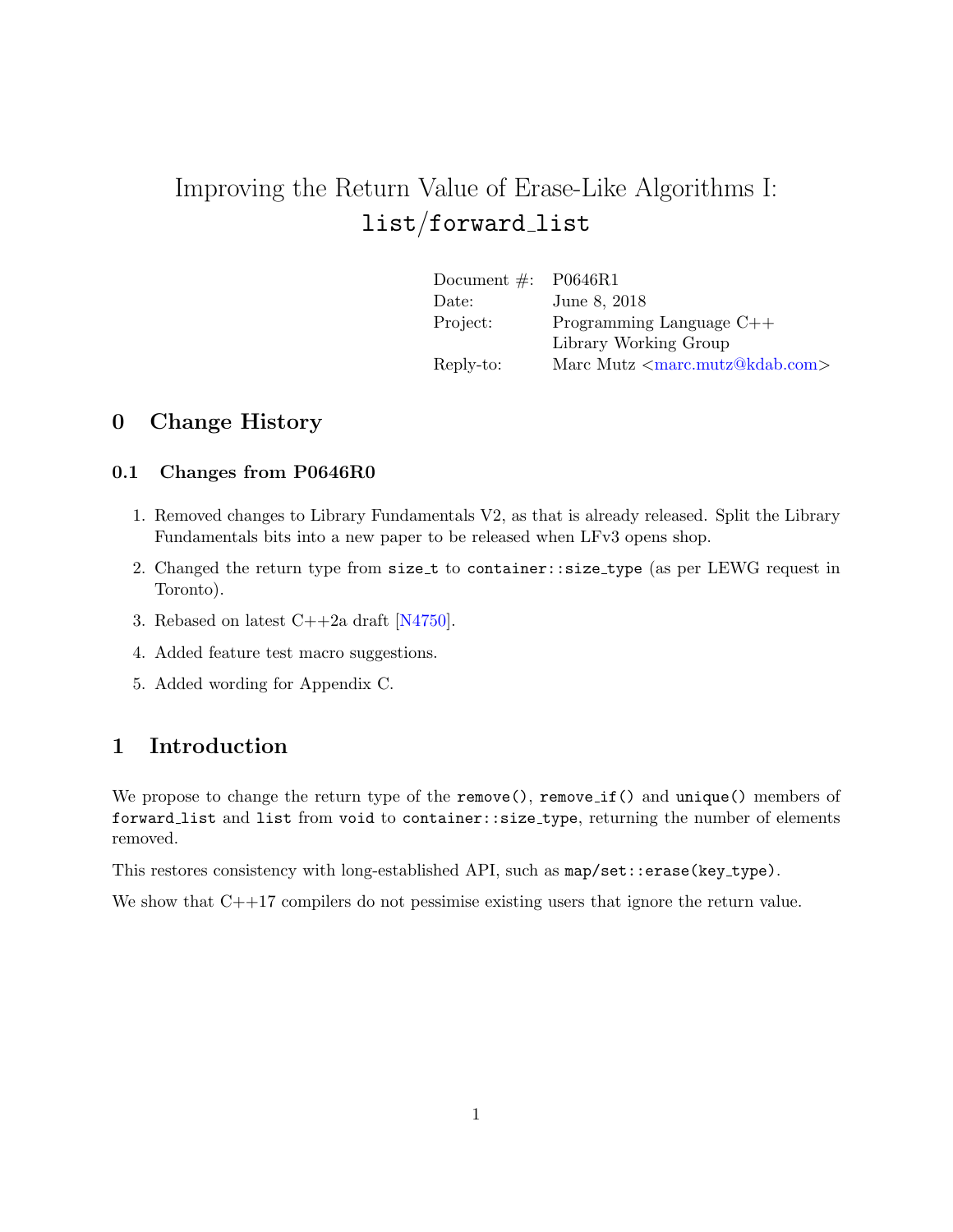## 2 Motivation and Scope

#### 2.1 [[nodiscard]] Useful Information

Alexander Stepanov, in his A9 courses [\[A9\]](#page-5-1), teaches us not to throw away useful information, but instead return it from the algorithm.

With that in mind, look at the following example:

```
std::forward_list<std::shared_ptr<T>> fl = ...;
fl . remove ( nullptr );
```
Did remove () remove anything? We don't know. The only way we can learn whether the algorithm removed something is to check the size of the list before and after the algorithm run. For most containers, that is a valid option, and fast. All  $size()$  methods of STL containers are  $O(1)$  these days.

But std::forward\_list has no size()...

We therefore propose to make the algorithms return the number of removed elements. While it is only really necessary for forward list, we believe that consistency here is more important than minimalism.

Returning the number of elements also enables convenient one-line checks:

```
if (fl.remove(nullptr)) {
    // removed some
}
```
#### 2.2 Consistency

We note that the associative containers have returned the number of erased elements from their erase(key type) member functions since at least [\[SGI STL\]](#page-5-2). This proposal therefore also restores lost consistency with existing practice.

#### 3 Impact on the Standard

Minimal. We propose to change the return value of library functions from void to container::size type. Existing users expecting no return value can continue to ignore it. In particular, this is one of the changes explicitly mentioned in [\[P0921R2\]](#page-5-3).

#### 4 Proposed Wording

#### 4.1 Changes to [\[N4750\]](#page-5-0)

In section [forwardlist.overview]: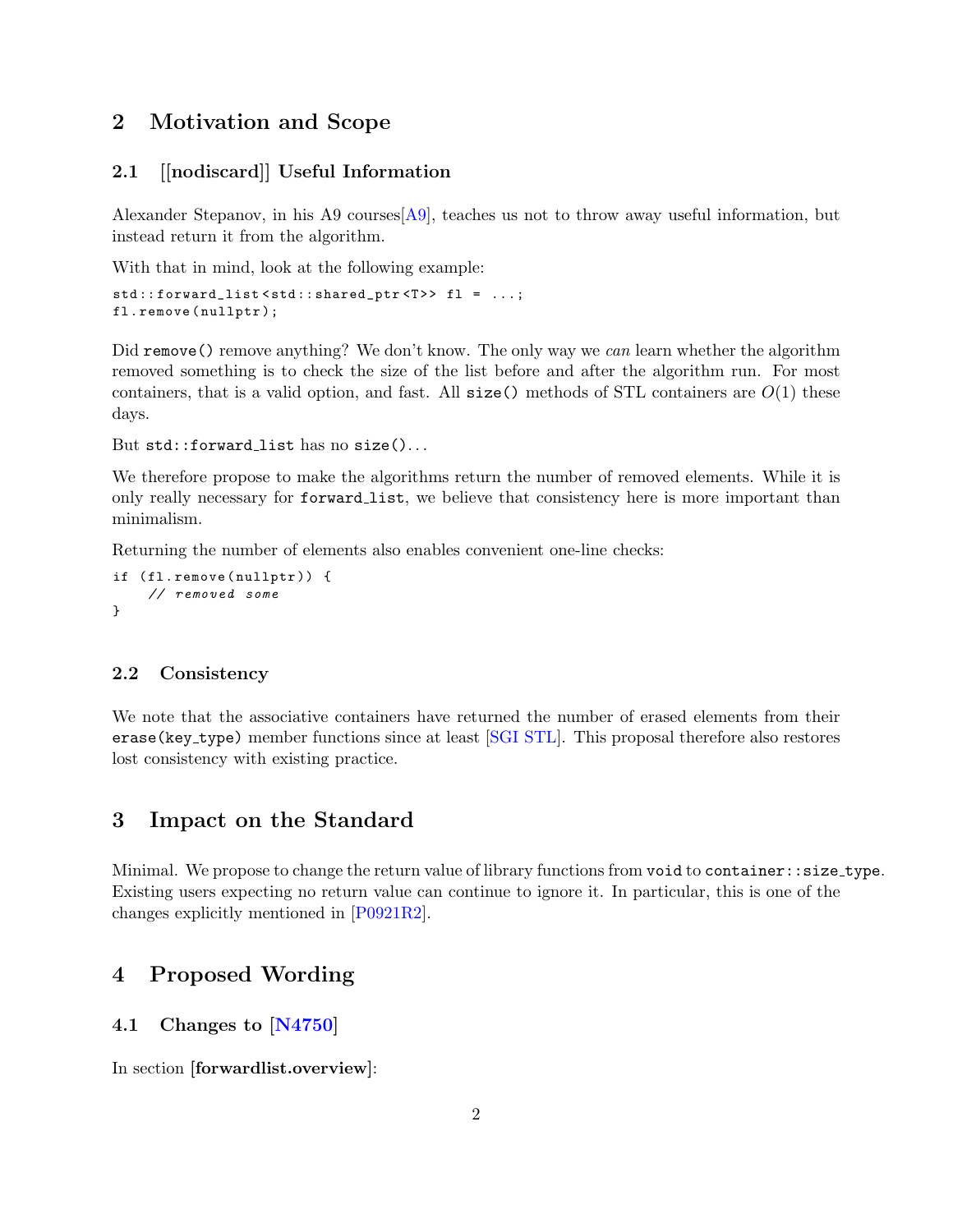• in paragraph 3, change the remove(), remove\_if() and unique() return types from void to size\_type (four instances).

In section [forwardlist.ops]:

- after paragraphs 12 and 16, change the remove(), remove if() and unique() return types from void to size\_type (four instances).
- after paragraphs 13 and 17, add new paragraph each:

Returns: The number of elements erased.

In section [list.overview]:

 $\bullet$  in paragraph 2, change the remove(), remove if() and unique() return types from void to size\_type (four instances).

In section [list.ops]:

- after paragraphs 14 and 18, change the remove(), remove\_if() and unique() return types from void to size\_type (four instances).
- after paragraphs 15 and 19, add new paragraph each:

Returns: The number of elements erased.

In [diff.cpp17.containers] (create if it doesn't exist), add:

Affected subclauses: [forwardlist], [list]

Change: Return types of remove()/remove if()/unique() changed from void to container::size\_type.

Rationale: Improve efficiency and convenience of finding number of removed elements.

Effect on original feature: Code which depends on the return types might have different semantics in this document. Translation units compiled against this version of  $C_{++}$  may be incompatible with translation units compiled against  $C_{++}17$ , either failing to link or having undefined behavior.

#### 4.2 Feature Testing

The \_cpp\_lib\_list\_remove\_return\_type macro, defined in both <forward\_list> and <list>, should be used.

 $NB:$  If  $P0941R2$  is accepted into the IS, this macro should be added to the table in [support.limits.general].

## 5 Performance Considerations

Early reviewers of this proposal expressed concerns that the calculation of the return value might pessimise the algorithm over the version that returns void. Tests run on <godbolt.org> show, how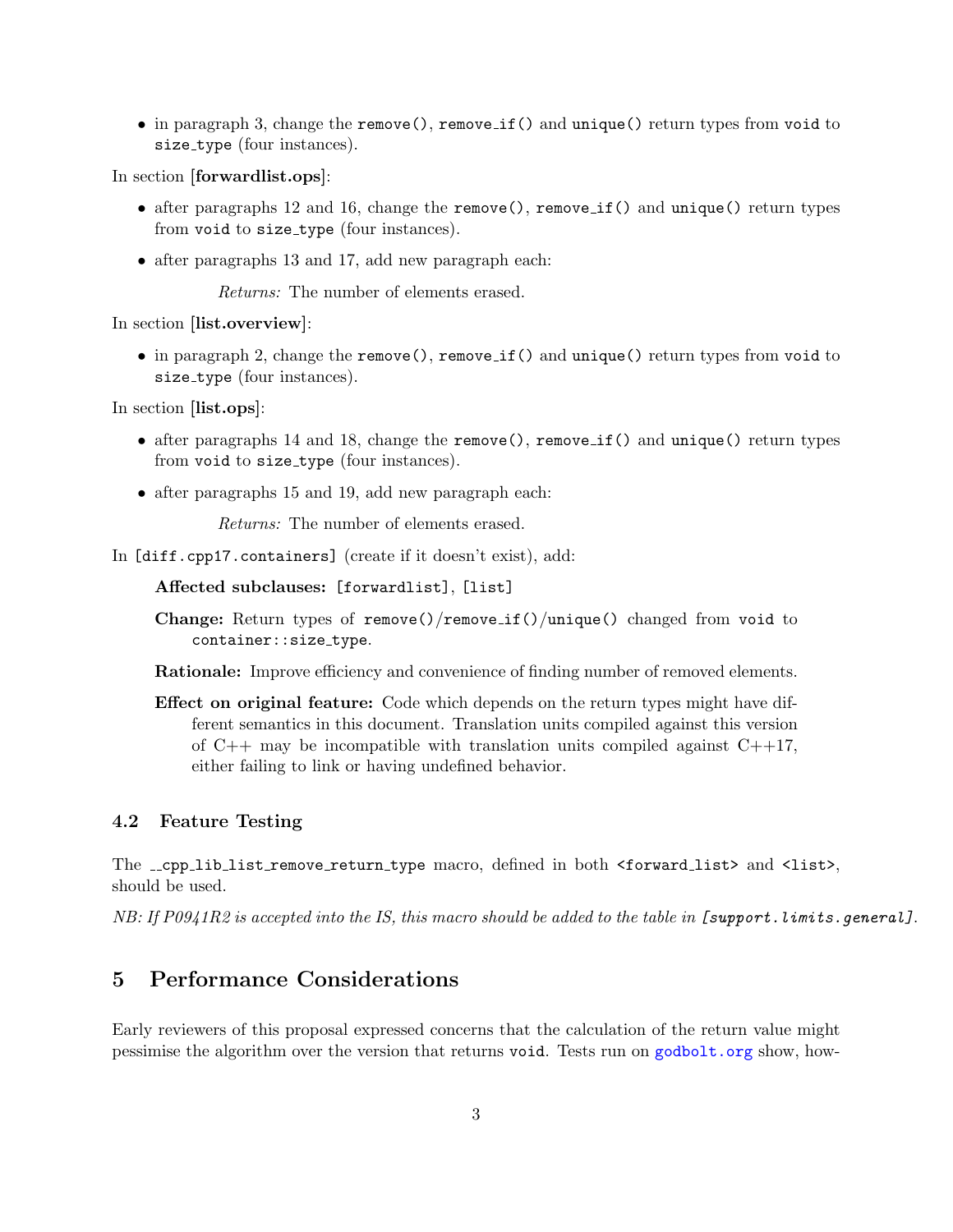ever, that the assembler instructions generated for the functions counting() and noncounting() in the following test were identical for GCC:

```
# include < vector >
#include <set>
# include < unordered_set >
#include <map>
# include < unordered_map >
#include <list>
# include < deque >
#include <algorithm>
# include < iterator >
#include <type_traits>
template < typename Container >
struct is_node_based : std :: false_type {};
#define IS_NODE_BASED(C) \
    template <typename...Args> \
    struct is_node_based<std::C<Args...>> : std::true_type {}
IS_NODE_BASED ( set );
IS_NODE_BASED ( multiset );
IS_NODE_BASED ( unordered_set );
IS_NODE_BASED ( unordered_multiset );
IS_NODE_BASED ( map );
IS_NODE_BASED ( multimap );
IS_NODE_BASED ( unordered_map );
IS_NODE_BASED ( unordered_multimap );
IS_NODE_BASED ( list );
extern bool do_check(int);
extern bool do_check (std::pair<int, long>);
const auto check = [] (auto i) { return do_check(i); };
template < typename Container , typename Predicate >
void erase_if ( Container &c, Predicate p)
{
    if constexpr ( is_node_based < Container >()) {
         const auto end = c. end();
        for (auto it = c.begin(); it != end; /*erasing*/) {
             if (p(*it)) {
                 it = c. erase (it);} else {
                 ++ it;}
        }
    } else {
        const auto end = c. end();
        const auto it = std::remove_if(c.\begin{bmatrix} c.\begin{bmatrix} begin \end{bmatrix}), end, p);c.erase(it, end);
    }
}
```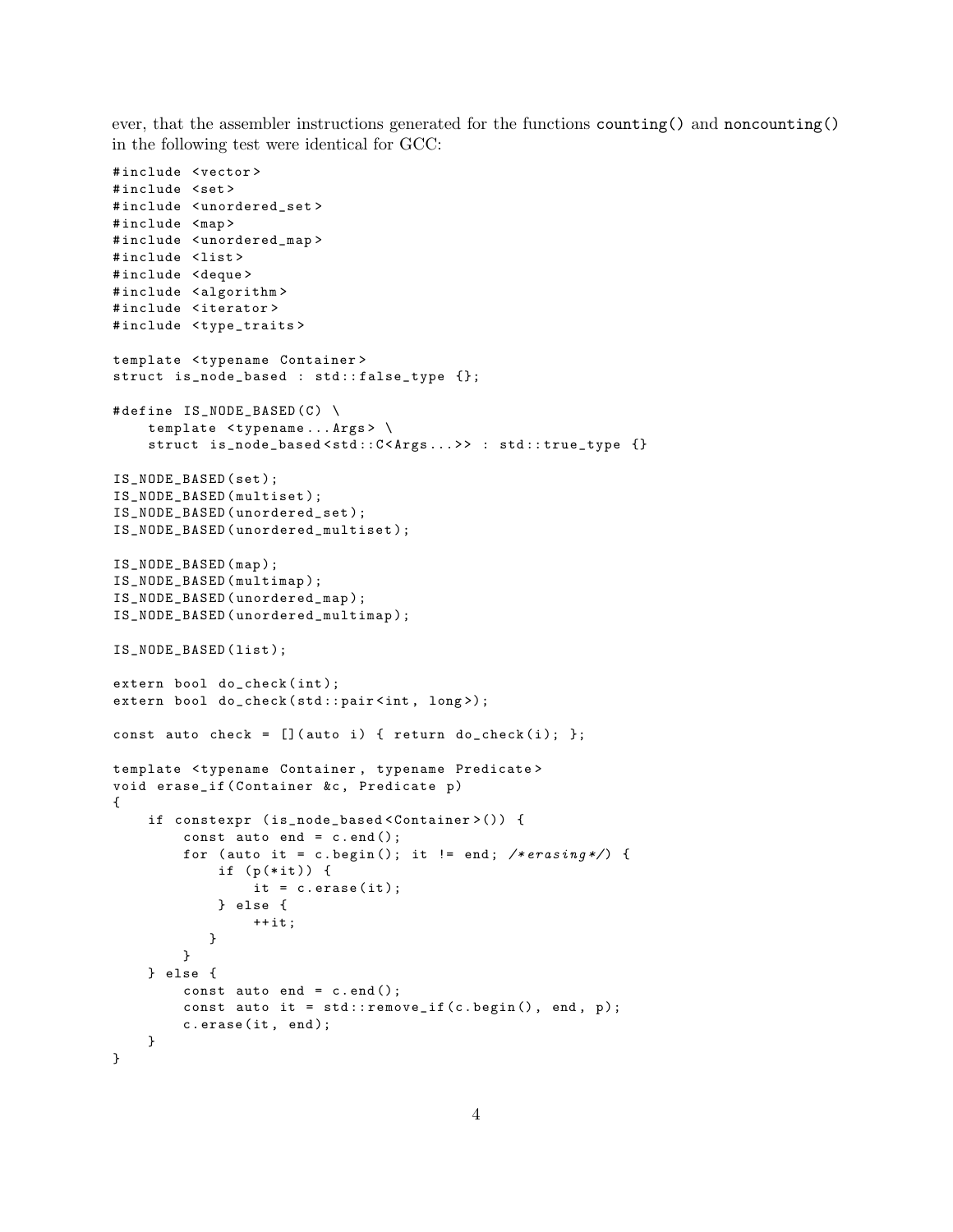```
template < typename Container , typename Predicate >
std:: size_t erase_if_c ( Container &c, Predicate p)
{
    if constexpr ( is_node_based < Container >()) {
        auto result = size_t{}{};
        const auto end = c. end();
        for (auto it = c.begin(); it != end; /*erasing*/) {
            if (p(*it)) {
                 it = c. erase (it);++ result ;
            } else {
                ++it:}
        }
        return result ;
    } else {
        const auto end = c. end ();
        const auto it = std::remove_if(c.\begin{bmatrix} c.\begin{bmatrix} begin \end{bmatrix}), end, p);const auto numRemoved = size_t(stat::distance(it, end));c.erase(it, end);
        return numRemoved ;
    }
}
void counting (std:: vector <int> & c) { erase_if_c (c, check); }
void counting (std:: deque <int > &c) { erase_if_c (c, check); }
void counting (std::list <int> &c) { erase_if_c (c, check); }
void counting ( std :: set < int > & c ) { erase_if_c (c, check ); }<br>void counting ( std :: unordered_set < int > & c ) { erase_if_c ( c, check ); }
void counting (std:: unordered_set <int> &c)
void counting (std:: map < int, long > & c) \{ erase_if_c (c, check); \}void counting (std::unordered_map <int, long> &c) { erase_if_c(c, check); }
void noncounting (std:: vector <int> &c) { erase_if (c, check); }
void noncounting (std:: deque < int > & c ) { erase_if (c, check); }
void noncounting (std::list <int> &c) { erase_if (c, check); }
void noncounting (std:: set <int > & c) { erase_if (c, check); }
void noncounting (std::unordered_set <int> &c) { erase_if (c, check); }
void noncounting (std::map <int, long> &c) { erase_if (c, check); }
void noncounting (std::unordered_map < int, long> & c) { erase_if (c, check); }
```
Clang sometimes formats the code a little differently (same instructions, grouped differently), without a clear indication which of the two is better. In Table [1,](#page-5-4) this is called equivalent.

We think it is safe to say that the introduction of the return type does not pessimise callers that don't need it.

## 6 Acknowledgements

Jonathan Wakely kindly provided Appendix C wording.

Titus Winters championed revision 0 of this paper in Toronto.